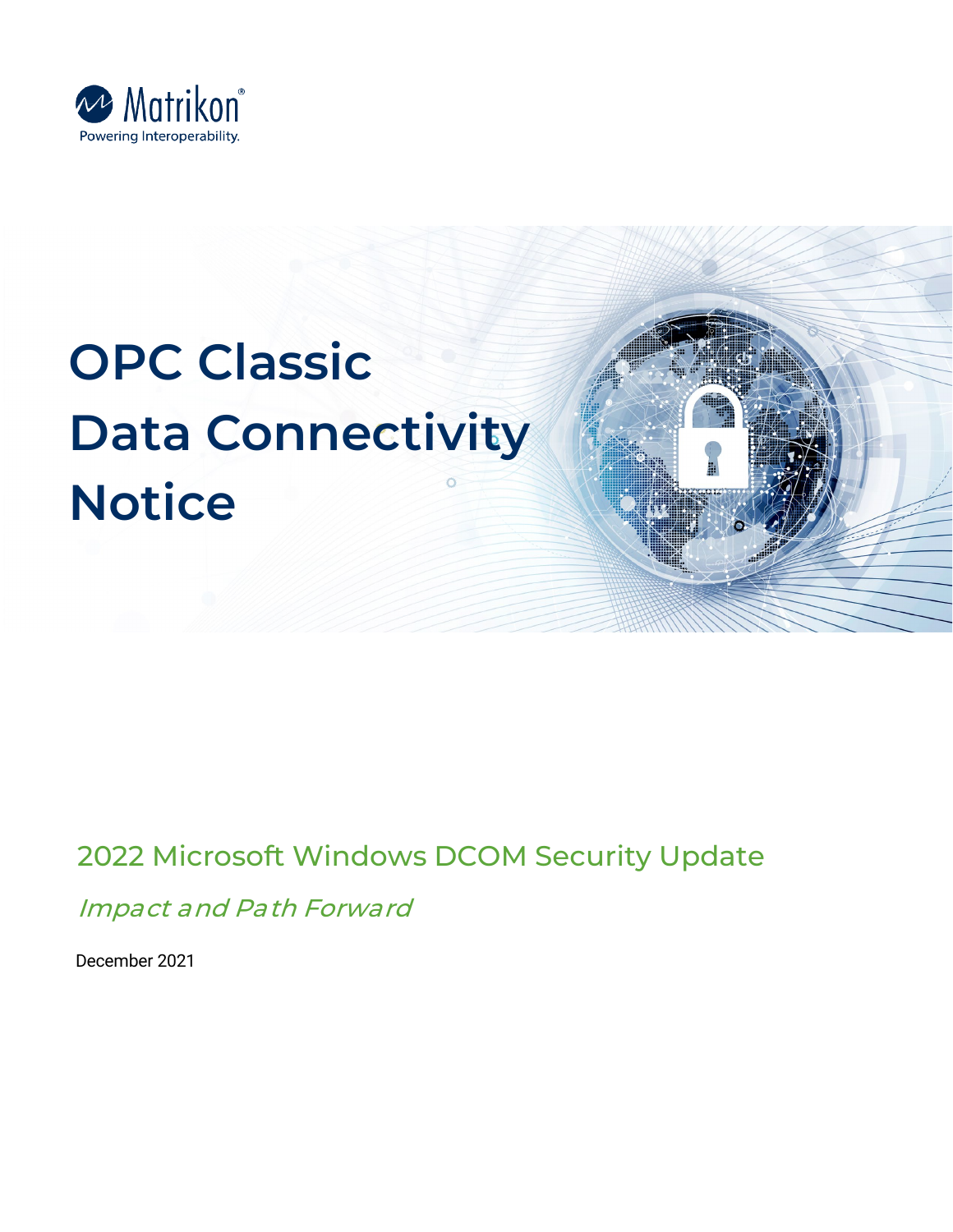

## Executive Summary

On June 8, 2021, Microsoft released a security update that changed how the Windows operating system enforces DCOM security. This Windows update was made in response to a recently discovered vulnerability, detailed in [CVE 2021 26414.](https://msrc.microsoft.com/update-guide/vulnerability/CVE-2021-26414) As a result of this change, OPC communications relying on DCOM may stop working when the Windows changes start to be enforced in 2022.

Microsoft will deploy the complete DCOM security update in phases to give Windows users time to make adequate preparations before the update becomes mandatory. The schedule and phase details are described in this paper.

Users wishing to continue to use their OPC Classic infrastructure in architectures that rely on DCOM-based communications are strongly advised to implement one of the following:

- Solution**:** Eliminate DCOM dependency by shifting to a solution like Matrikon OPC UA Tunneller (UAT), which is not affected by this or future DCOM updates and does not require changes to existing OPC applications.
- Mitigation**:** Test their systems (instructions provided below) and make the needed preparations to address this round of DCOM security updates. Future updates will most likely require further investigation and adjustments.

# Windows DCOM Security Update Overview

This Windows DCOM Security update requires OPC Classic applications to support the Packet Integrity level authentication if they are used in architectures that still rely on DCOM.

For an OPC Classic application to support the Packet Integrity authentication level, the functionality must be implemented in the application itself. Software updates will be needed from software vendors whose applications do not support this authentication level; therefore, end-users will not be able to get around this issue via Windows security setting changes.

Once the DCOM security update is enforced:

- OPC Classic clients that do not support the Packet Integrity authentication level and rely on DCOM will not connect to remote OPC Classic servers.
- Local OPC Classic client/server communications will not be affected.
- OPC UA applications will not be affected because OPC UA does not use DCOM.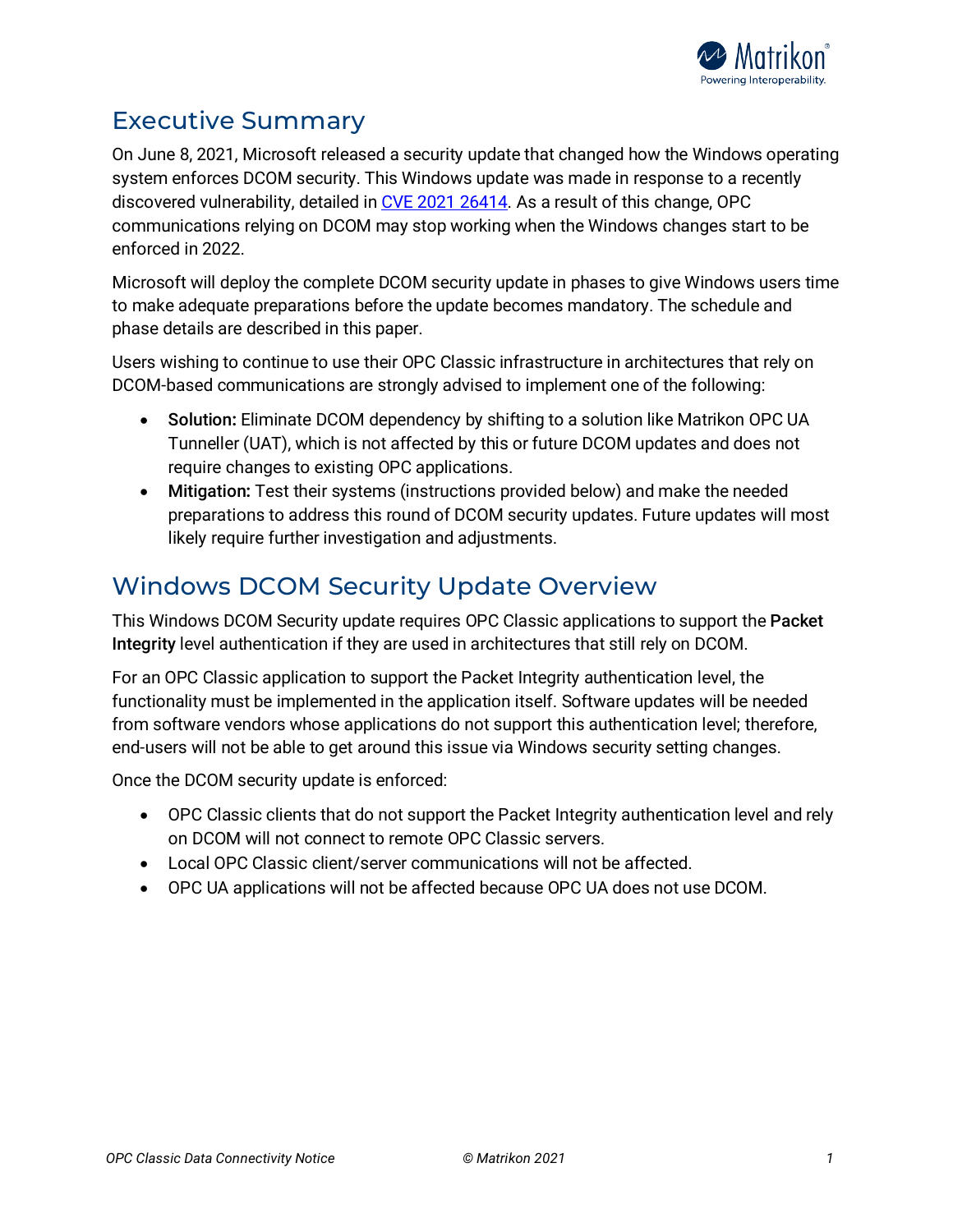

# How this update affects OPC Classic Communications

## COM and DCOM Backgrounder

All OPC Classic applications are based on Microsoft's proprietary Component Object Model (COM) technology. As such, Windows automatically engages Distributed COM (DCOM) functionality when COM-based applications try to communicate across a network. While DCOM will be eventually phased out, it continues to be supported in Windows because of the large install base that relies on it.

Because all OPC Classic clients and servers are COM components, their communications are subject to the constraints imposed by the Windows DCOM security framework. Therefore, changes to Windows security settings via OS updates can adversely affect OPC Classic applications' ability to communicate.

The DCOM security update discussed here may impact the connectivity of OPC components because many of these applications only authenticate upon first establishing connections with their counterparts instead of doing so on a per-packet basis.

#### Effect on OPC Classic Clients

Client permissions are set using a function called CoInitializeSecurity. This function can be called only once per instance; subsequent calls will not be executed and will return an error. If the OPC Classic client calls this function, the settings are based on the parameters included in the call. If the client does not call this function, the OS will call it on the application's behalf based on the Default DCOM settings. Any client calling this function requires changes to its source code to set the required security object (Authentication Level) to the required value (Packet Integrity). Clients that do not call CoInitializeSecurity will not be affected, assuming that the Default DCOM permissions are set appropriately.

#### Effect on OPC Classic Servers

Server applications may also call CoInitializeSecurity. Matrikon servers that do so specify that the permissions established in the DCOMCNFG utility be used. Modifying the Custom permissions therefore determines the security settings to be used. This security update will not affect servers to the same degree as clients.

#### How Matrikon UAT Resolves DCOM Related Issues

Matrikon UAT provides an immediate resolution to this issue because UAT components:

- $\bullet$  make local connections to the respective  $3^{rd}$  party OPC Classic clients and servers
- use a secure, TCP/IP-based connection between each other. (UAT is unaffected by this DCOM security update).

By removing the dependence on the DCOM for remote OPC communications, Matrikon UAT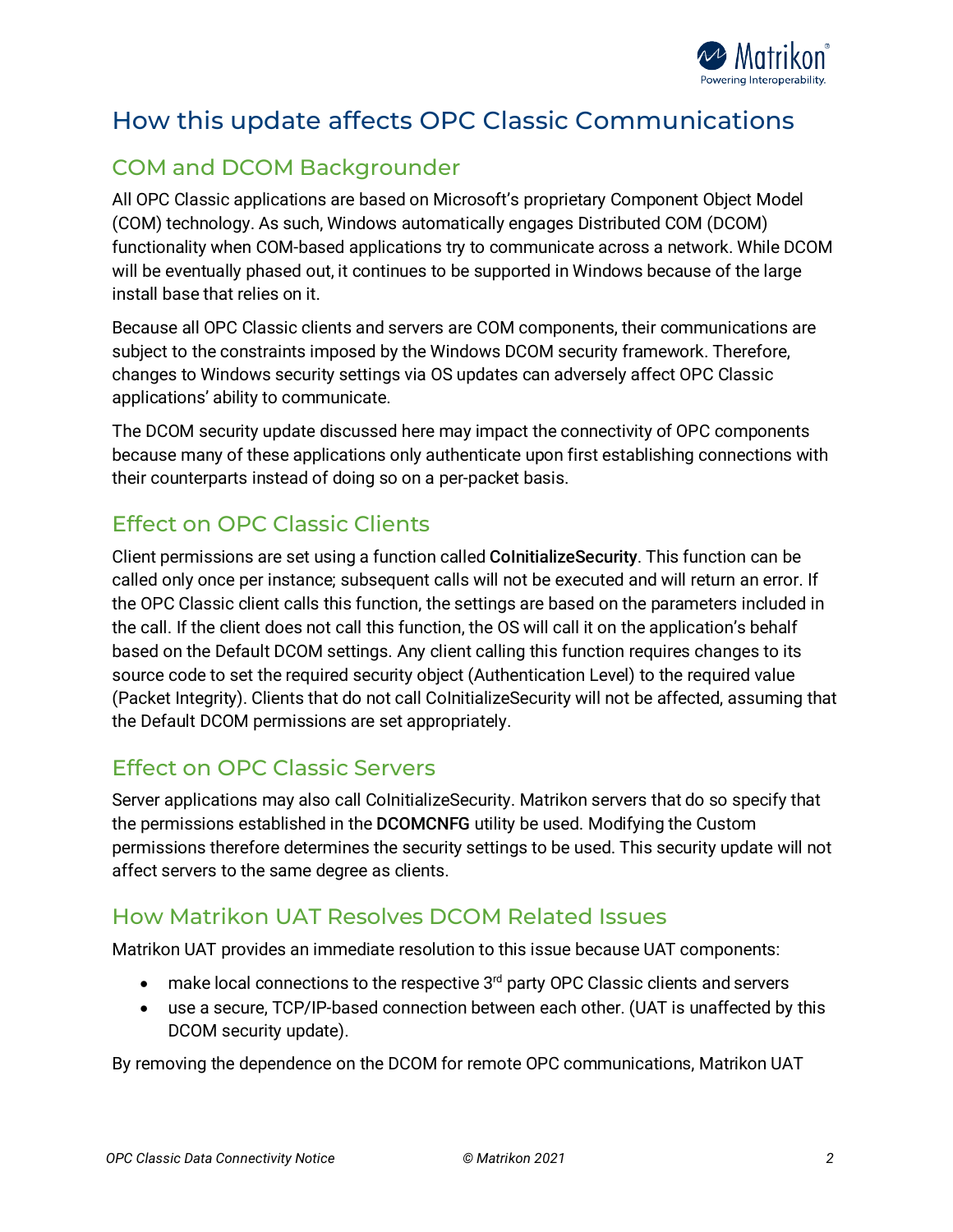

- eliminates issues created by this DCOM security update,
- futureproofs OPC Classic architectures from future Microsoft DCOM security updates.

Finally, UAT offers complete interoperability with all vendors' OPC Classic software. By proactively installing UAT, Matrikon customers are freed from dependence on other OPC software vendors to implement changes to their software to accommodate Microsoft DCOM security updates.

# DCOM Security Update Schedule

The table below outlines the schedule this phased Windows DCOM security update will follow:

| Date             | <b>Update Rollout Phase</b>                                                                                                                              | <b>Actions</b>                                                                                                                                                                                                           |
|------------------|----------------------------------------------------------------------------------------------------------------------------------------------------------|--------------------------------------------------------------------------------------------------------------------------------------------------------------------------------------------------------------------------|
| <b>June 2021</b> | <b>Windows DCOM</b><br>security updates are<br>implemented but are<br>disabled by default.<br>MSFT provides a<br>registry key to enable<br>new features. | Users update Windows with the latest<br>security update.<br>Use the MSFT-provided registry key to<br>enable new security features.<br>Users can test their systems to assess<br>the impact of the new security features. |
| Q1 2022          | New security features<br>are enabled by default.<br>Users can disable these<br>features using the<br>registry key.                                       | During this time, customers can disable<br>new security features to allow vendors to<br>implement required software changes in<br>OPC Classic client applications.                                                       |
| Q2 2022          | New DCOM security<br>features are enabled by<br>default.<br>These features can no<br>longer be disabled.                                                 | OPC Classic client applications that do<br>not implement the new security features<br>can no longer create remote connections<br>to OPC Classic servers.                                                                 |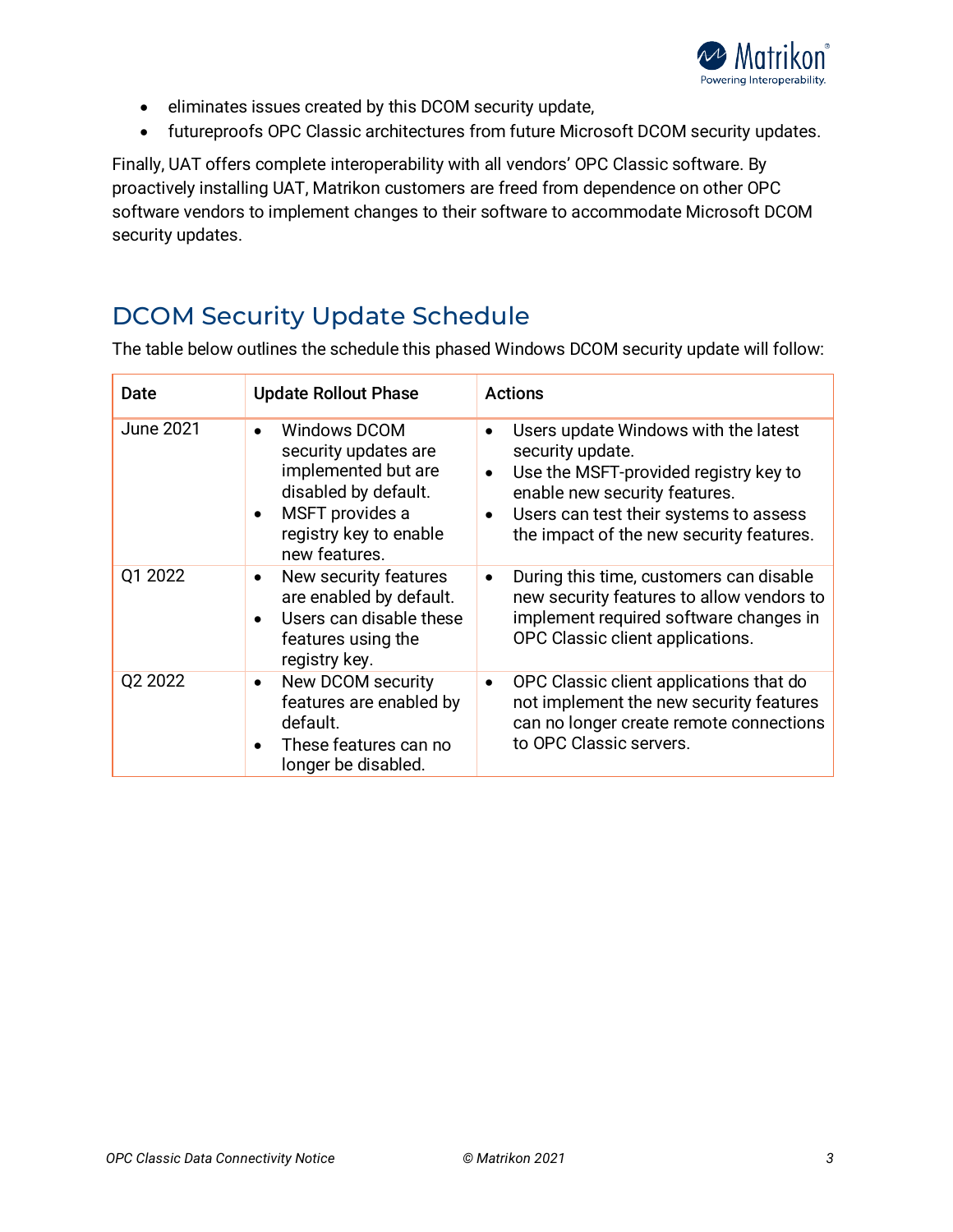

## What systems are affected?

Microsoft provides information about how users can assess what effects this DCOM security update will have in the following knowledge base article: [KB 5004442](https://support.microsoft.com/en-us/topic/kb5004442-manage-changes-for-windows-dcom-server-security-feature-bypass-cve-2021-26414-f1400b52-c141-43d2-941e-37ed901c769c)

#### Affected Windows versions

As of this writing, the DCOM security update applies the following Windows versions.

- Windows Server 2019 (Server Core installation)
- Windows Server 2019
- Windows Server 2012 R2
- Windows Server 2016
- Windows Server 2008 R2 for x64-based Systems Service Pack 2
- Windows Server 2008 for 32-bit Systems Service Pack 2
- Windows 10 for x64-based Systems
- Windows 10 for 32-bit Systems
- Windows 8.1 for x64-based systems
- Windows 8.1 for 32-bit systems
- Windows RT 8.1
- Windows 7 for x64-based Systems Service Pack 1
- Windows 7 for 32-bit Systems Service Pack 1

*Please refer to the* [Microsoft Update Guide](https://msrc.microsoft.com/update-guide/) *for a complete list of update types and Windows builds that are affected by this update.*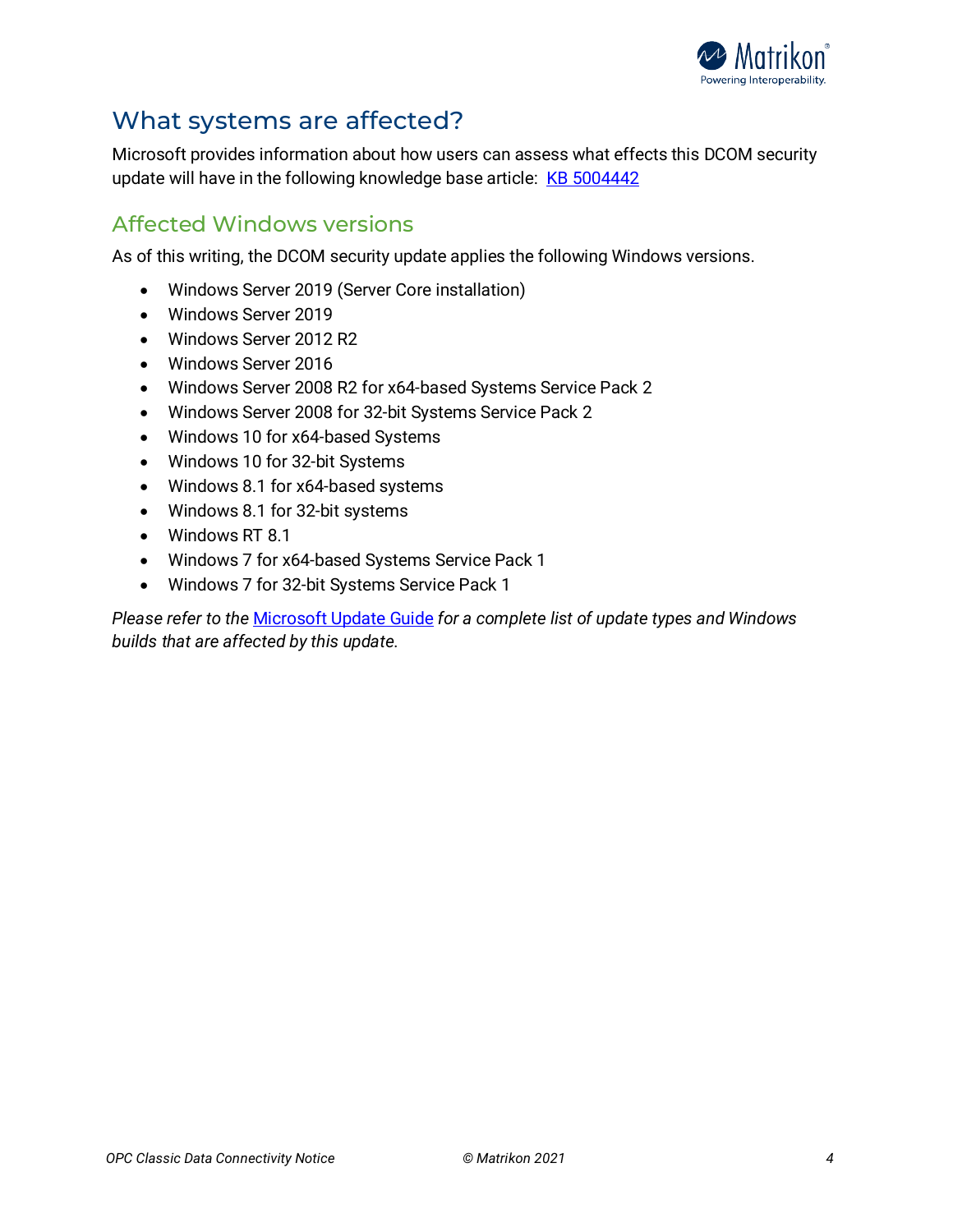

## Mitigation

OPC Classic users who intend to continue to rely on DCOM in their OPC Classic architectures will need to pay careful attention to the details and timing of the phases described below. Failure to adequately mitigate the DCOM security changes may lead to data connectivity loss.

#### Before the Q1 2022 Update

During this period, the new DCOM security updates are installed in Windows but are disabled by default. However, for testing purposes, they can be enabled using a Microsoft-supplied Registry Key.

To test the effect of this DCOM security update on a non-production system, users can:

- 1. Enable the security features using the Registry Key.
- 2. Set the Default Authentication Level in the Default DCOM settings to Packet Integrity.
- 3. Set the Default Authentication Level in the Custom DCOM settings for each OPC server object to Packet Integrity.
- 4. Verify connectivity from all client applications to all server applications based on their system configuration and topology.

Any OPC Classic client application that ceases to connect to its configured OPC Classic servers most likely calls CoInitializeSecurity itself and does not set the appropriate Authentication Level. Contact the application vendor for planned updates to deal with the hardened environment.

#### Before the Q2 2022 Update

Ensure that all OPC connectivity is functioning as required. If there are remaining issues, use the Registry Key to disable the security features and make sure the remaining issues are resolved before the DCOM security changes are enabled permanently.

## After the Q2 Update

With the security update planned for Q2 2022, administrators will no longer have the capability to disable the security features. The only options at this point will be to:

- Get updated versions of the affected applications from the software vendors
- Shift to using solutions like Matrikon UAT, which eliminate DCOM use
- Migrate to other communication methods like OPC UA

At this time, there will be no configuration workarounds to resolve this security issue.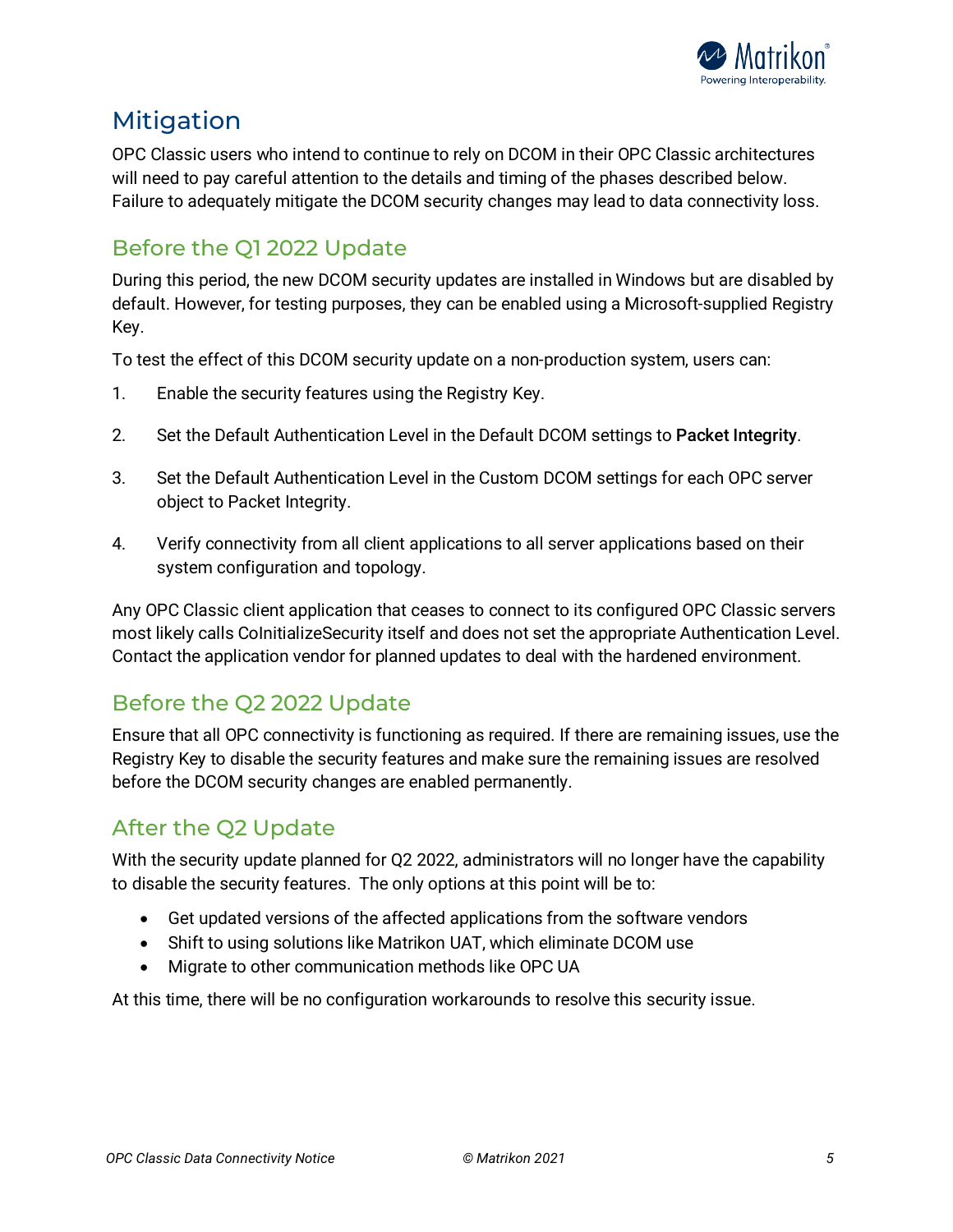

# Matrikon Remediation

As of this writing, Matrikon is actively updating its OPC Classic applications to ensure they continue to work correctly with the DCOM security update applied.

Customers wishing to resolve this and future DCOM security related issues in their OPC Classic based architectures by using Matrikon OPC UA Tunneller can:

• Download a free trial version of [Matrikon OPC UA Tunneller.](https://www.matrikonopc.com/opc-ua/products/opc-ua-tunneller.aspx?utm_campaign=QuarterlyReleases&utm_medium=email&utm_source=MTK&utm_content=UAT&utm_term=global)



• Contact their Matrikon Sales representative for licensing information.

## Disclaimer

Every effort has been made to ensure the accuracy of the information provided in this paper about issues related to the Microsoft Windows DCOM Security update. Details about this update are based on information researched from various Microsoft sources. Readers should follow the most current information available from Microsoft about this and future Windows updates. Readers are also reminded to follow their corporate IT and OT best practices.

All information in this paper is provided in good faith. However, Matrikon makes no representation or warranty of any kind, express or implied, regarding the accuracy, adequacy, validity, reliability, availability, or completeness of the information in this paper.